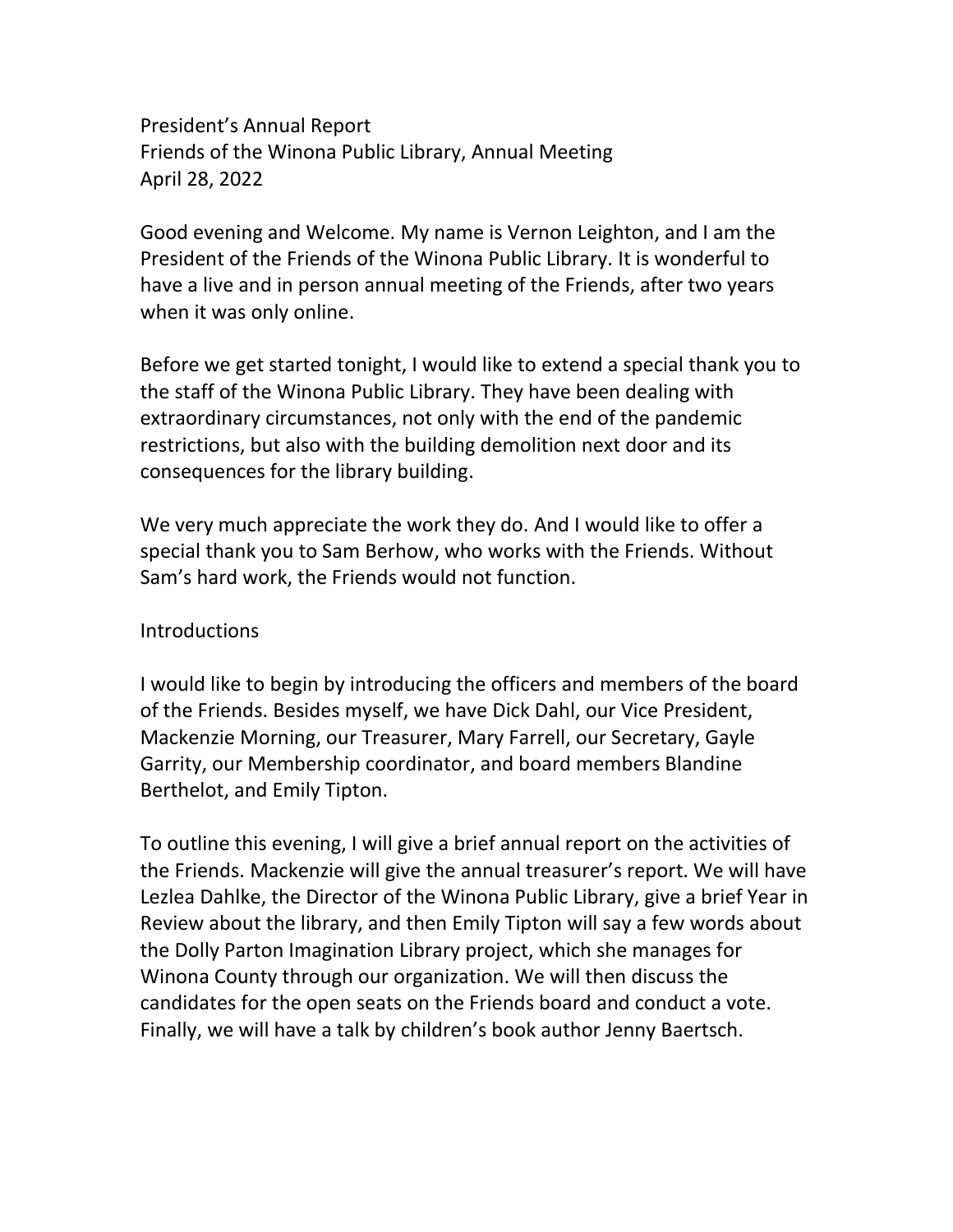Although by many measures the past year was not as challenging as the year before, it was still very challenging for everyone, including the Friends of the Winona Public Library. We held two book sales this past year, one in July and one in October, both out of doors. Steamboat Days and its attendant Concert in the Park once again did not occur. Once again, the Winona National Bank donated approximately as much money for the summer reading program as we would have received for staffing the food booth at the Concert in the Park.

Last year, we agreed to fund the construction of a new desk for the library's Youth Services Department, and this year we paid for it. This year, we agreed to fund the construction of a new desk for the Reference Department on the second floor. The work has been nearly completed, but we are waiting for final adjustments before issuing our payment.

Many years ago, when we were planning the publication of *Laird's Legacy*, the book on the history of the Winona Public Library, one of our sources of funding was a grant from the Winona Foundation. As a condition for that grant, we agreed to have both a first and second printing of the text. Supplies of the first printing were finally low enough this past year that we undertook a second printing of the book.

Our organization continued our traditional funding efforts, such as the donation for the children's summer reading program. We also funded the purchase of copies of last year's community read book, mugs for Hot Reads Cold Nights program, and a thousand dollars for books for the Adult Services department.

Beginning in 2020, we added to the mission of our organization by becoming the local charity that partners with the Dolly Parton Imagination Library. As you probably know, for all children in Winona County who are between the ages of birth and five years old, they can be registered to receive a free book in the mail each month from the Dolly Parton Foundation. Our task is to manage the registrations and pay the postage. Emily Tipton began this partnership, and she will be giving us more details about how the program is going after Lezlea speaks. Briefly, thanks to Emily we have received Donna Helble grants, BK5K grants, and donations from